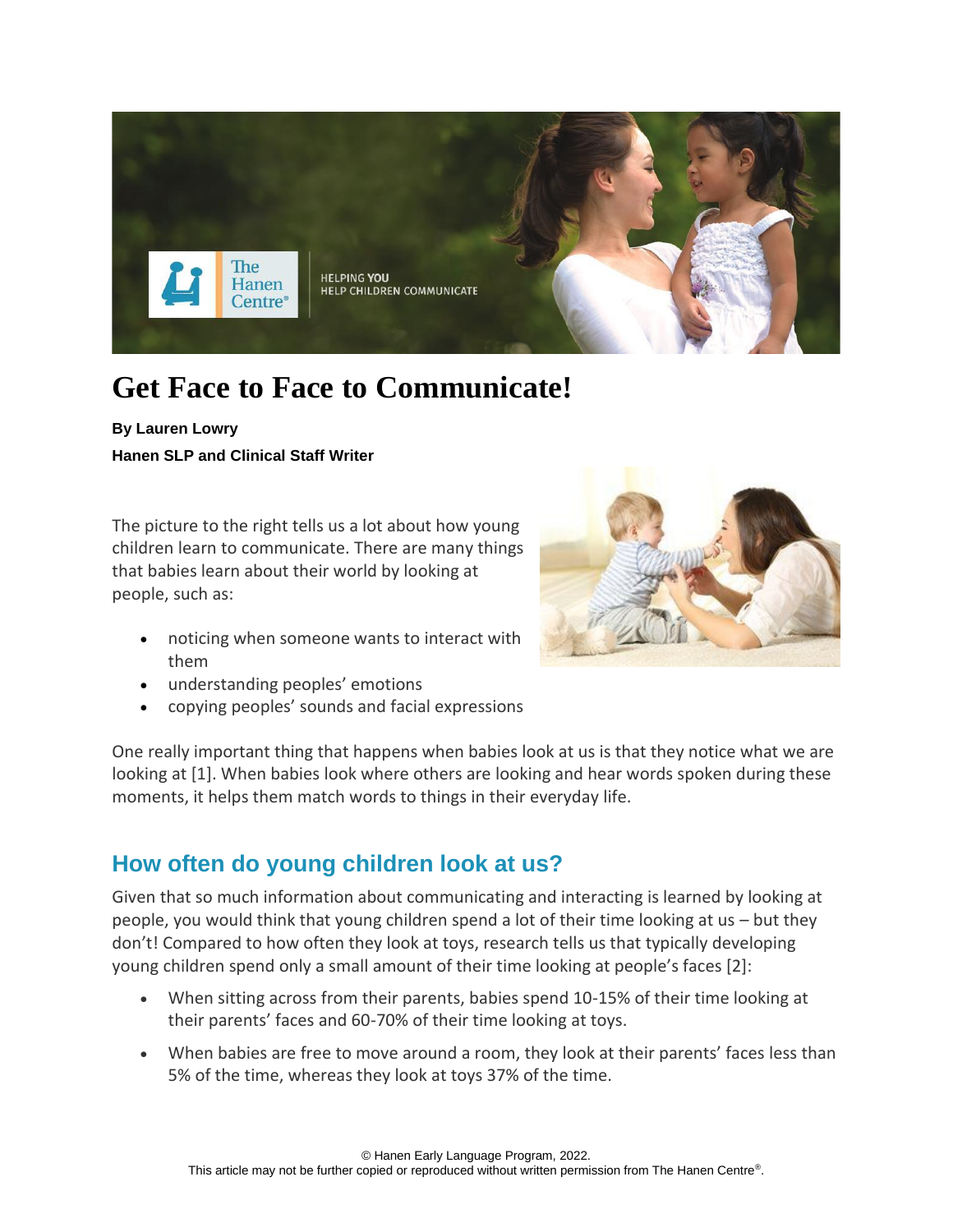#### **What does this mean for children whose communication development is delayed?**

We know that young children don't spend a lot of time looking at us; yet we also know how much information they receive when they do look at us. For young children with delayed communication development, this reality can pose a challenge – that is, how to help them gain as much information about communication as possible in the limited time they spend looking at us. Below are some tips that can help make this easier for your child, and it all starts with being face-to-face.

## **Be face-to-face when you communicate**

Being face-to-face means getting down to your child's level and making sure your face is directly in front of their face. Research has shown that young children look at faces most when their caregivers are sitting or crouched down in front of them [2]. If we stand up, we tower over children and they can't see all of the important information our face is providing. By getting down to their level, it's easier for a child to notice you.

Here are some other things you can do when you're face-to-face:

- **Notice what your child is interested in and talk about it** children are more likely to notice you and interact with you when you talk about their interests.
- **Join in your child's play** if you join in with whatever your child is playing with, your child will notice you and what you're doing. Letting your child lead the play will keep the interaction fun and motivating.
- **Some silence speaks volumes** an easy way to encourage your child to notice you is to stop what you are doing/saying and wait. This pause in the interaction gives your child a moment to think about what to do next, the message they want to send, and how to send you that message. If you are face-to-face while you wait, it's likely your child will notice you.
- **Toys steal the show** it's hard to compete with toys! Studies show that young children spend more time looking at toys than at us [2]. While toy play is very important for children's development, you can also play games that don't involve any toys. These "People Games" just involve people, which makes it easier to notice and look at each other while playing. Examples of early people games include Peek-a-boo, finger games like "Where is Thumbkin?", Ring-Around-the-Rosie, or "Chase."

By positioning yourself face-to-face with your child, you'll make it easier for them to notice all of the information that your face conveys. When you also join in with your child's interests, you'll show your child that you are engaged and interested in what they are doing and